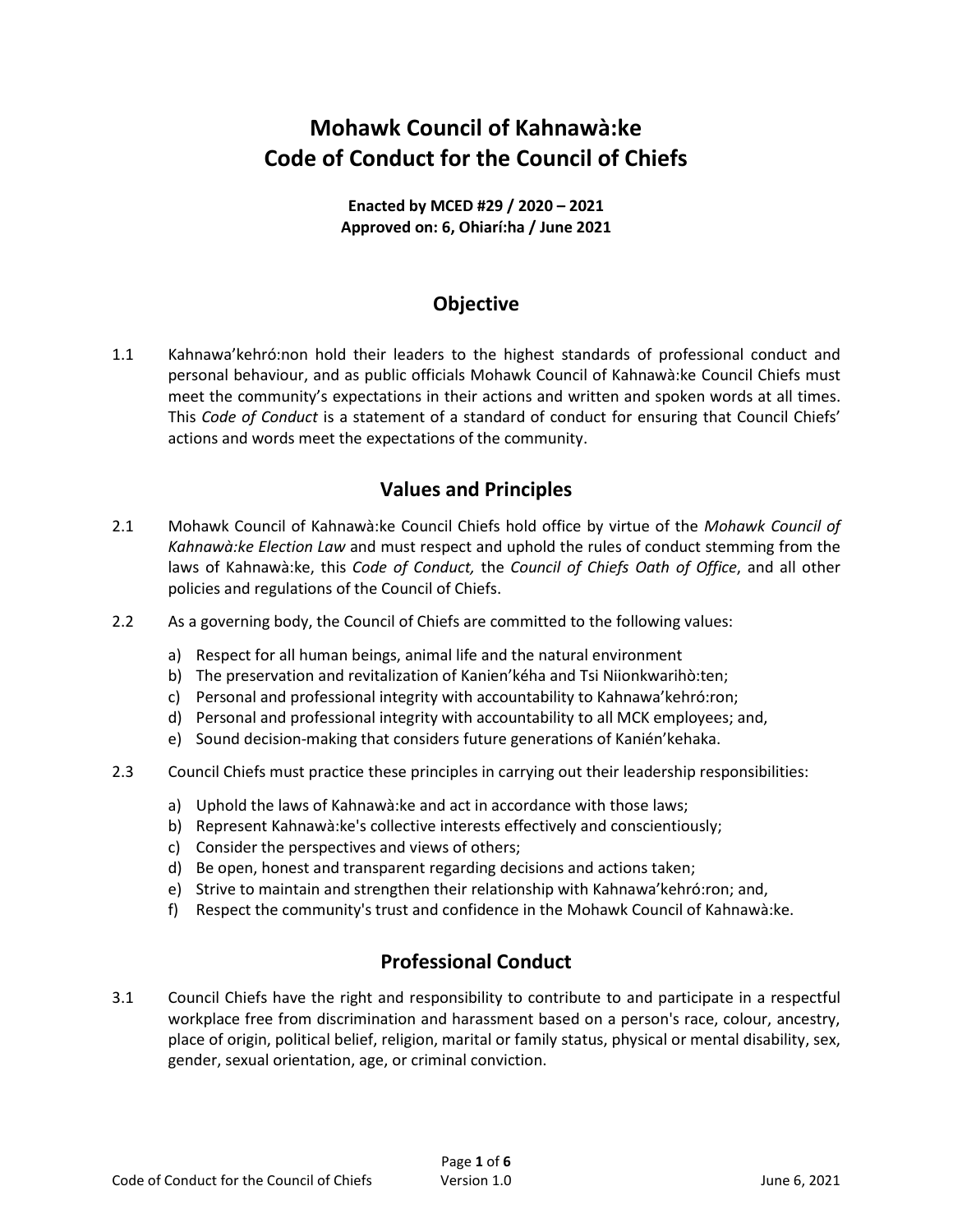- 3.2 Council Chiefs must adhere to the following rules of conduct at all times in the workplace:
	- a) Treat employees, community members and other Chiefs with respect, fairness, and courtesy;
	- b) Do not initiate or take part in any form of discrimination or harassment; and,
	- c) Respond to any incidents of discrimination or harassment and breaches of this *Code*.

# **Confidentiality of Information**

- 4.1 Everyone has a legal right of privacy regarding their personal information, which includes a person's right to determine with whom they will share the information, and to know of and exercise control over collection, use, disclosure, access and retention concerning any personal information.
- 4.2 Information not otherwise available to the public to which Council Chiefs are entitled to in the conduct of their duties is for official use only and must not be disclosed or in any way used for personal advantage or in such a way as to discredit or undermine the MCK.
- 4.3 Confidential information, in any form, that Council Chiefs receive during their term of office must not be disclosed or transmitted to anyone other than persons authorized to receive the information.
- 4.4 The proper handling and protection of confidential information is applicable both within and outside the MCK and continues to apply after a Council Chief's term of office ends.
- 4.5 The following guidelines must be adhered to at all times with respect to confidential information:
	- a) Council Chiefs are personally responsible for the collection, disclosure, publication, and disposition of personal or sensitive information, electronic media, and devices they control;
	- b) If there is any doubt as to whether certain information is confidential, Council Chiefs must consult with the appropriate authority before disclosing, releasing, or transmitting it;
	- c) Council Chiefs must not use confidential information received through their work for the purposes of furthering any private interest or making personal gains.
- 4.6 Information of a private or sensitive nature should not be made public; Council Chiefs must respect and comply with keeping such information private and observe all requirements for confidentiality.

### **Social Media Use**

- 5.1 Council Chiefs' relationships with people outside of the MCK work environment through social media platforms are recognized and valued as necessary in the exercise of their leadership, and as a means of connecting with the community and promoting the open exchange of ideas.
- 5.2 While participation in social media is voluntary, Council Chiefs are personally responsible for the content they publish or circulate online.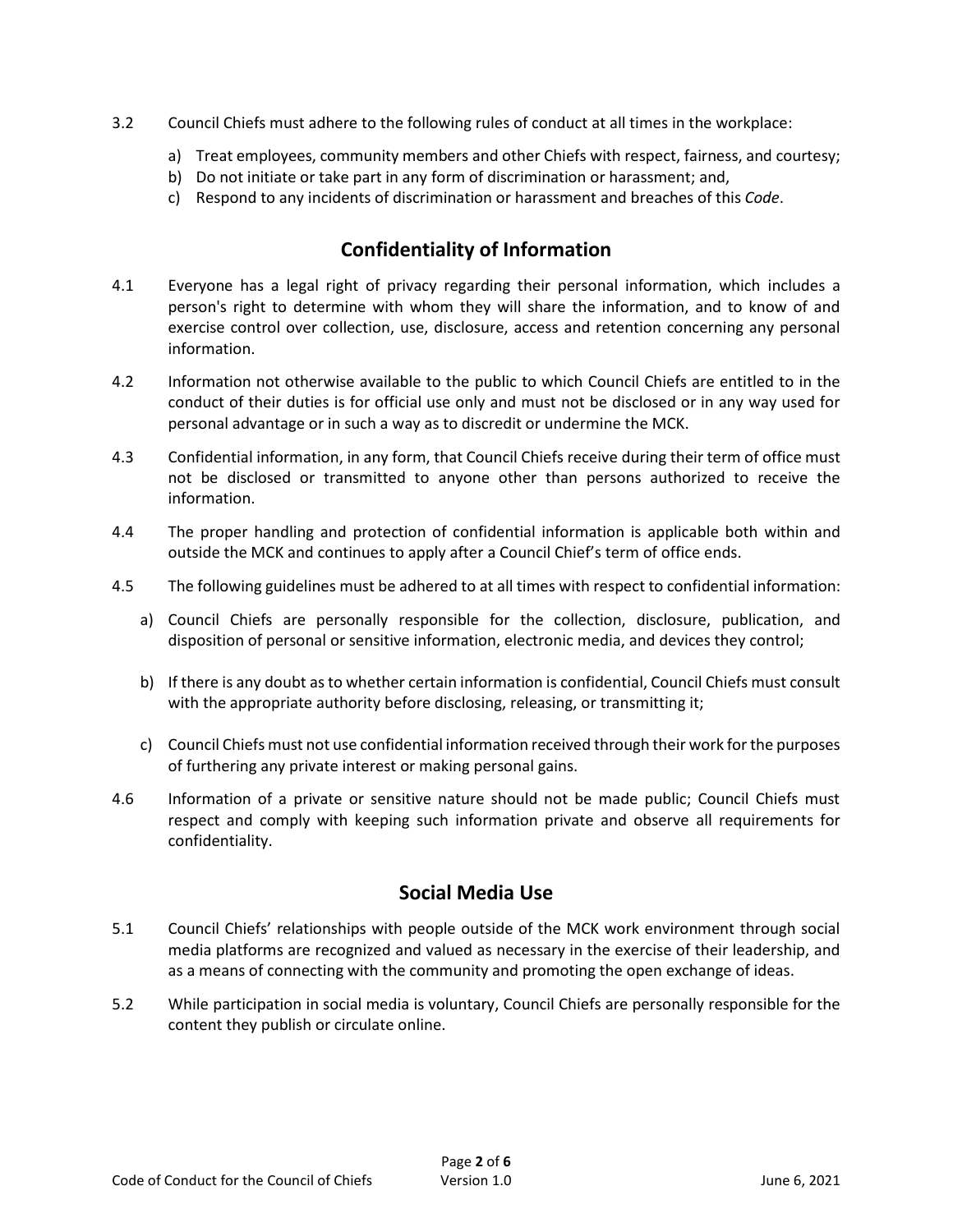- 5.3 Council Chiefs using social media must adhere to the following guidelines:
	- a) Respect MCK policies regarding confidentiality and the acceptable use of technologies;
	- b) Use of social media during work hours must be directly related to MCK business;
	- c) Ensure that privacy and personal settings on various platforms are verified and appropriate;
	- d) Use of vulgar language, slurs, insults, obscenities, sharing of offensive content or offensive conduct online is not allowed;
	- e) Sharing anything online that may harm the reputation of the MCK or compromise your personal ethics or professional integrity is not allowed, including:
		- i. Defamatory, malicious, intimidating, discriminatory, harassing, or threatening comments or hate propaganda or calls to violence against any groups of individuals;
		- ii. Activity that violates any community law, policy, or regulation;
		- iii. Information that may compromise any court processes or criminal investigations;
		- iv. Any infringement of intellectual property rights, including logos, and copyright.

#### **Conflicts of Interest**

- 6.1 Council Chiefs have a responsibility to make decisions solely in terms of the public interest and must not act to gain financial or other material benefit for themselves or their family or friends.
- 6.2 Council Chiefs must respect the integrity of and operate within the established rules of decisionmaking processes and not use their position to seek to unduly influence any committee, working group or other decision-making entity.
- 6.3 Council Chiefs must not place themselves under any financial or other obligation to an individual or organization that might influence them in the performance of their duties.
- 6.4 Council Chiefs must not provide professional services or be otherwise employed by the governments of Canada or Québec.
- 6.5 Council Chiefs must not give or appear to give preferential treatment to relatives, friends, or organizations in situations where they have a personal interest.
- 6.6 Council Chiefs must immediately declare any personal relationships and any financial or nonfinancial interests relevant to topics of discussion that arise during meetings and must not take part in discussions or decisions dealing with or affecting their own property or interests.
- 6.7 Council Chiefs have a right to personal and working relationships and associations outside of their official positions as Council Chiefs, however, these must not negatively impact on the performance of their duties or on the reputation of the Council of Chiefs or the MCK as an organization.
- 6.8 Council Chiefs involved in a personal relationship which compromises their objectivity, or may reasonably cause their objectivity to be questioned, must not be in a direct or indirect reporting relationship with that person in the work environment.
- 6.9 Council Chiefs have the right to be involved in activities as members of the community but must keep their role as private members of the community separate and distinct from their responsibilities as Chiefs and must avoid situations in which they, inadvertently or otherwise, place themselves in a conflict of interest.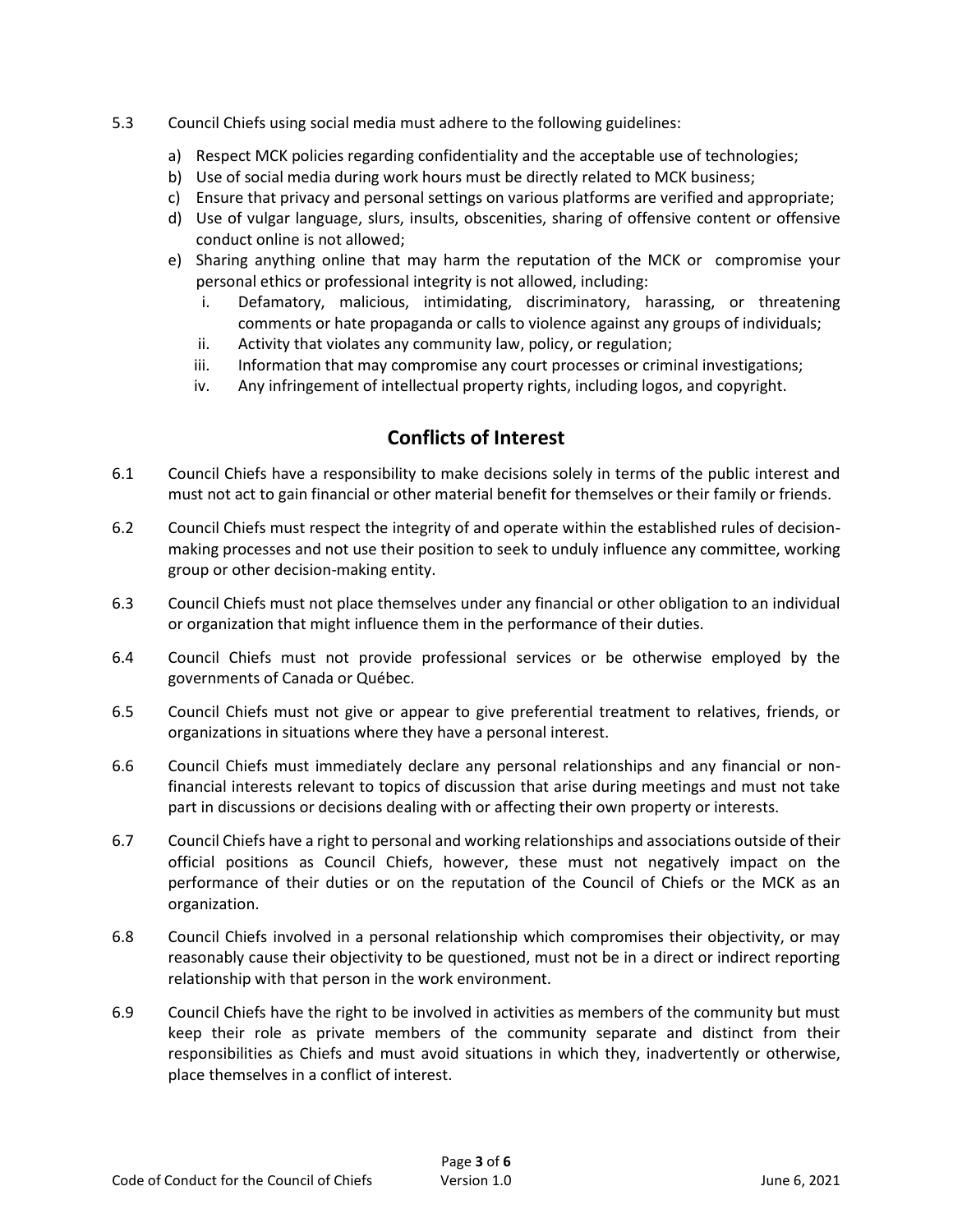- 6.10 Council Chiefs may carry on a business, receive remuneration for activities outside their position, or engage in volunteer activities provided that these outside activities do not:
	- a) Interfere with the performance of their responsibilities and obligations as a Council Chief;
	- b) Represent a conflict of interest or create the perception of a conflict of interest that cannot be reasonably managed by the Council of Chiefs;
	- c) Appear to be an official act of their office or to represent MCK opinion or policy;
	- d) Involve the use of MCK work time, premises, services, equipment, or supplies;
	- e) Gain an advantage that is derived from their position as a Council Chief.
- 6.11 Council Chiefs must declare when they receive remuneration from any source other than remuneration under the terms of their employment as Council Chiefs, including allowances in relation to membership of any organization, excepting pensions.
- 6.12 Council Chiefs serving on boards or committees that decide matters dealing with land management or operational planning issues must not act on behalf of, or as an agent for, an applicant who has any interest, whether direct or indirect, in the matter brought before the board or committee.
- 6.13 Council Chiefs who have property, financial, business or personal interests that consistently place them in a conflict of interest and prevent them from voting on land management, operations and planning matters on a regular basis should not serve on committees dealing with land management or operational planning.
- 6.14 Actual and potential conflicts of interest must be carefully monitored and managed to ensure that they do not undermine, or appear to undermine, the performance of a Council Chief's duties and responsibilities, or the confidence and trust of the community in the MCK as an institution.
- 6.15 When acting in any official capacity, Council Chiefs must declare any known financial or nonfinancial interests of their spouse or cohabitee, immediate family members, close friends, or other close relatives living in the same household which may, or which may be perceived to compromise their objectivity.
- 6.16 Council Chiefs must declare any private interests relating to their official duties and take steps to resolve any conflicts arising in a way that protects the public interest.
- 6.17 Council Chiefs must declare any directorships, executive, or decision-making positions they hold within a corporation, company, partnership, trust or any other business entity, regardless of whether or not they are remunerated for that position.
- 6.18 Council Chiefs must declare their shareholdings in the share capital of a corporation, company, non-profit entity, or other community entity.
- 6.19 Council Chiefs must declare non-financial interests such as membership or holding office in community bodies, companies, clubs, societies, and organizations such as trades unions and voluntary organizations.
- 6.20 If a Council Chief has declared an interest in a business entity or in shareholdings of a business entity the Council Chief must also declare every contract or prospective contract the business entity currently has or wishes to have with MCK, including its duration.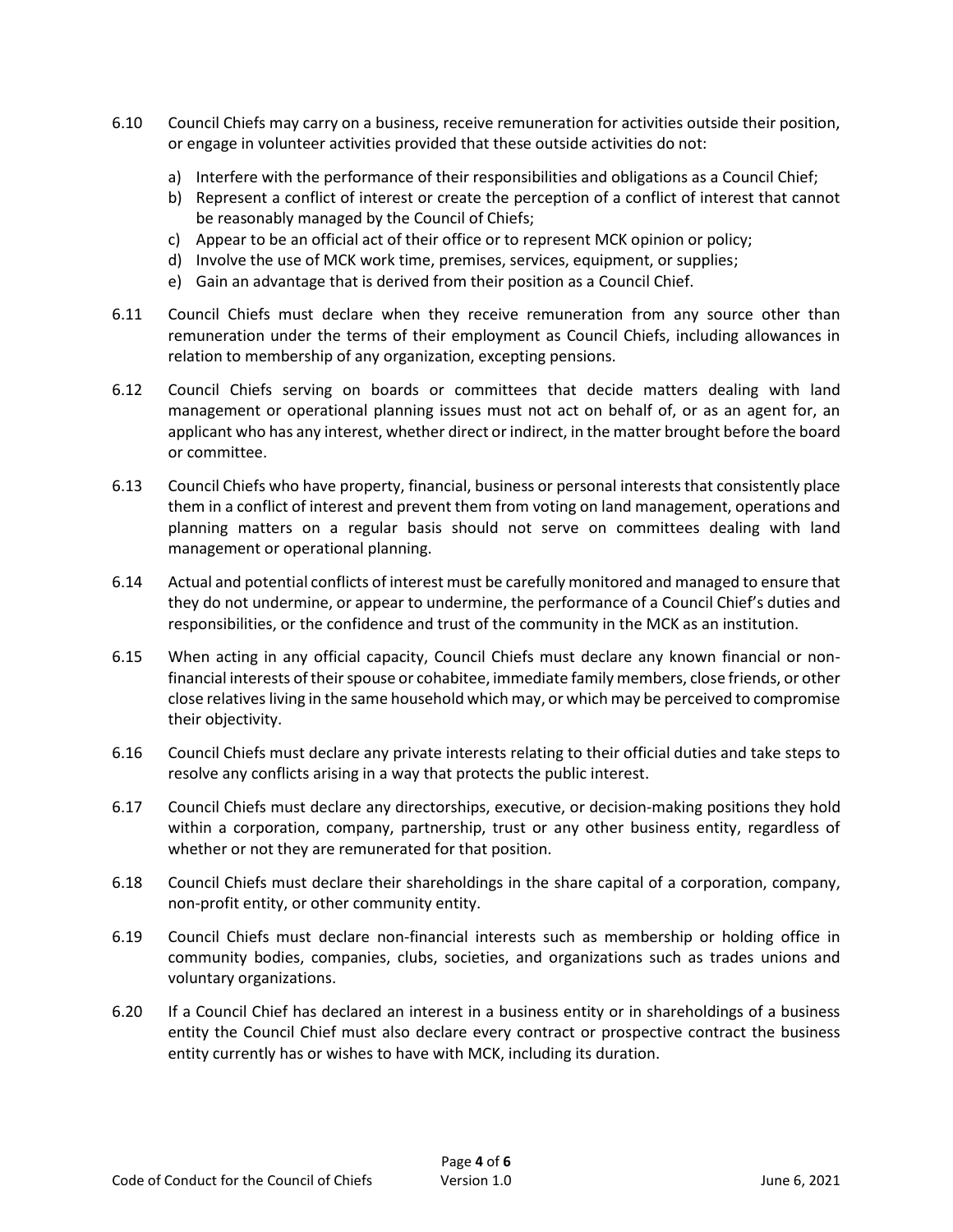- 6.21 Council Chiefs must declare their ownership or other interest in homes, land and buildings situated within the Mohawk Territory of Kahnawà:ke including the Seigneury of Sault St. Louis lands, Tioweró:ton and adjacent lands.
- 6.22 Overall, Council Chiefs must respect the following practical rules regarding conflicts of interest:
	- a) Do not use MCK property, equipment, or your official position to pursue personal interests or the interests of another organization;
	- b) Do not place yourself in a situation where you are under obligation to a person, corporation or organization who might benefit from, or seek to gain special consideration, advantage, or favour;
	- c) Do not give preferential treatment to an individual, corporation, or organization in which you, a relative, acquaintance or friend of yours has a financial or other interest;
	- d) Do not place yourself in a situation where you would benefit from, or it is reasonably perceived by others that you would benefit from, the use of information or relationships acquired solely by reason of your position as a Council Chief;
	- e) Do not provide directive, managerial, or consultative services to any person, firm, or corporation that does business with, seeks to do business with, is funded by or competes with the services of MCK, without providing full disclosure in accordance with this policy, including the obtaining of prior approval of the Council of Chiefs;
	- f) Do not provide input into the development of proposals to the MCK on behalf of any person, firm or corporation that is affiliated with, or is seeking to be associated with or contracted to the MCK, unless specifically required or directed by the Council of Chiefs to engage in this activity as part of their portfolio responsibilities;
	- g) Do not hold a position or have a material financial interest in an organization that competes directly or indirectly with the MCK in the purchase or sale of property, property rights, interests or services or provides goods or services to MCK.

# **Gifts and Hospitality**

- 7.1 Council Chiefs must never ask for gifts or hospitality in the conduct of their duties and must disclose any gifts or hospitality, offered or received, to the Council of Chiefs.
- 7.2 Council Chiefs must not accept personal gifts of a value greater than one hundred dollars, directly or indirectly, including relief from indebtedness, loan concessions, or provision of services at a cost below that generally charged to community members.
- 7.3 Council Chiefs may accept personal gifts of a value less than one hundred dollars that are included in normal exchanges of hospitality between community members, persons doing business together, tokens exchanged as part of protocol, the presentation of gifts to persons participating in public functions or the exchange of gifts between family and friends.